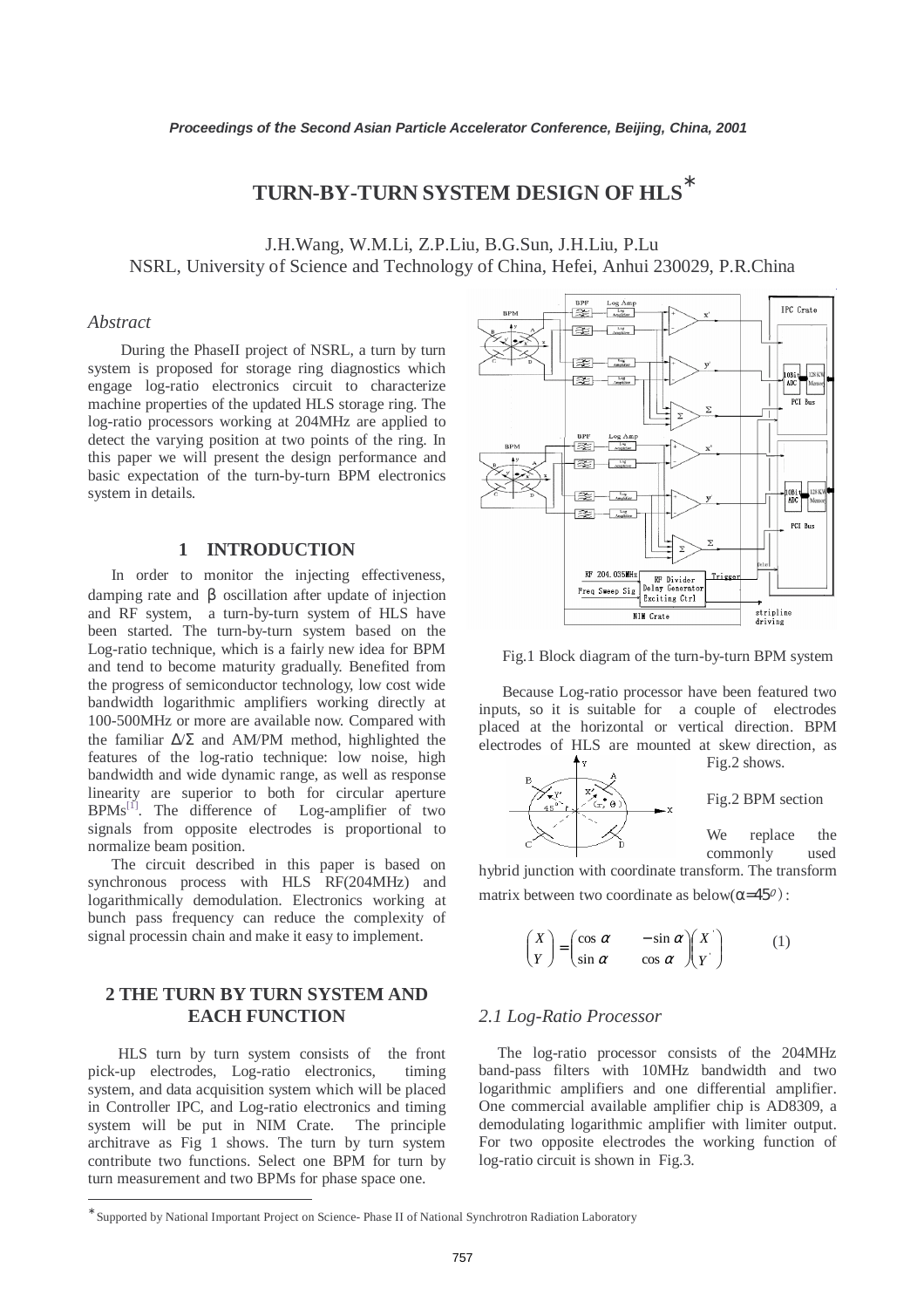

Fig.3 Log-ratio processor

 The beam position calculated with the log-ratio technique is formulated by the following expression<sup>[2]</sup>:

$$
X = \frac{20}{SG_{STM}} \times \log\left(\frac{A}{C}\right) = \frac{1}{SG_{STM}} \times \left[20 \log A - 20 \log C\right]
$$

$$
= \frac{1}{SG_{STM}} \times V_{out}
$$
(2)

where A and C are the electrode potentials; S [dB/mm] is the detector sensitivity, for circular aperture BPM *a*  $s = \frac{80}{1.48} \cdot \frac{1}{1}$ ln(10)  $=\frac{80}{1.68}$   $\cdot$  (a-radius); V<sub>out</sub>[V] is the output from the

differential amplifier;  $G_{STM}$  (mV/dB) is system gain which include both of log-ratio and differential amplifier gain. Due to the output of the log-ratio amplifier have been normalized, the calculating value independence to beam amplitude.

#### *2.2 Timing System and Data Acquisition*

 The timing and control system is also illustrated in Fig.1. It includes the circuits module like pulse-shaping, fre-dividing, timing delay and excite signal switching etc. It has two iuputs and three outputs signals. One of inputs is synchronization RF and another is frequency sweep signal for exciting the strpline.

 Revolution frequency of HLS storage ring is 4.533MHz, we choose two 20SPS 10bit ADC for data acquisition of two BPMs. For different lattices, different BPMs are chosen. The timing of two BPMs should are adjusted step by step. The specifications are listed in Tab.1 in details. The control between all modules of the timing system can be set via com-ports of IPC.

 For the 200Mev injection beam, coherent oscillation damping time is about 1.38s. While for the 800Mev stored beam, it is 22ms. In order to be competent for these two modes, the data acquisition module is designed to capture data and write into disk simultaneously to provide enough details(The max sampling-time is up to 2 seconds). And another favorable character of this system is that it is designed to be operated under single bunch and multi-bunch modes.

### *2.3 Excitation Signal Generation*

In order to measure the damping rate of transverse

oscillation and phase space of stored beam, a fast kicker is needed in most cases. In order to save the project budget, we replace it with the horizontal and vertical stripline stimulator. The excitation signal can be triggered via a control module packaged in the timing and control system. The excitation power and lasting time could be adjusted at will to provide enough stimulus on beam motion. When the stimulus ends, a delayed trigger is sent to start the turn by turn detect. In our case the delay time is set to be about 50ms, which is enough for the stripline stimulus.

#### **3 TURN BY TURN MEASUREMENT**

 HLS ring can be operated in single bunch and multi-bunch mode, with 50mA and 350mA as the achievable maximum storage current respectively now. RF is 204.035MHz, and harmonics is 45. So we hope that the system meet the requirements as listed in Tab.1.

| Tab.1 Parameters of HLS turn-by-turn BPM system |                  |
|-------------------------------------------------|------------------|
| Dynamic range                                   | $10dbm-(-50dbm)$ |
| Output SNR                                      | 40db             |
| Dynamic linearity                               | ${<}1\%$         |
| Pulse repetition rate                           | 220ns            |
| Trigger delay step                              | 0.5ns            |
| adjust precision                                | 0.1ns            |
| Total jitter time                               | $0.2$ ns         |
| Sample rate                                     | 4.533MHz         |
|                                                 |                  |

#### *3.1 Turn by Turn Measasurement Analysis*

Take only the beta free oscillation into count,  $y(s) = A\sqrt{\beta(s)}\cos(\int \frac{ds}{\beta} + \Phi_0)$ . If we record BPM

data turn by turn, suggest phase advance is  $\phi_0$  at time  $T_0$ , then the phase would be ( $\Phi_0 + 2\pi$  nv) for the coming n turns. For the convenience of plotting, set  $\phi_0$  to be zero, a series of oscillation plots corresponding to different ν are shown as Fig.4.

From the plots we can see that the closer  $v$  is to N=0.5, the deeper the oscillation is modulated with a longer period. Moreover, if the data points is enough, we can extract the time dependent tune variation from a series of values of the particle trajectory. Among the feasible methods, numerical analysis of fundamental frequency(NAFF) is a favorable one which can provide higher resolution with as few as turns as possible $[3]$ .